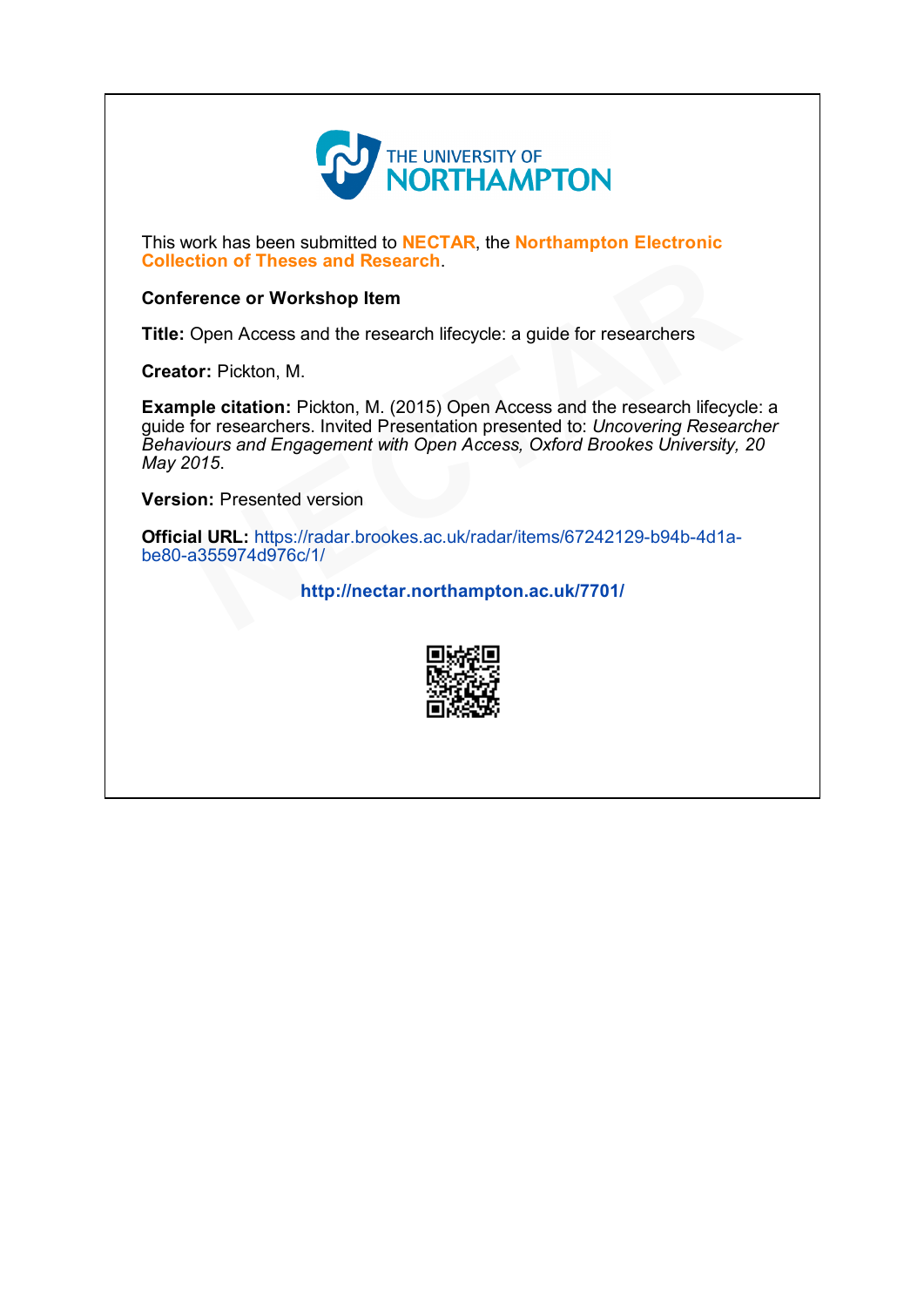



### **Open Access and the research lifecycle: a guide for researchers**

### **Miggie Pickton - O2OA project**

Uncovering researcher behaviours and engagement with Open Access

20th May 2015

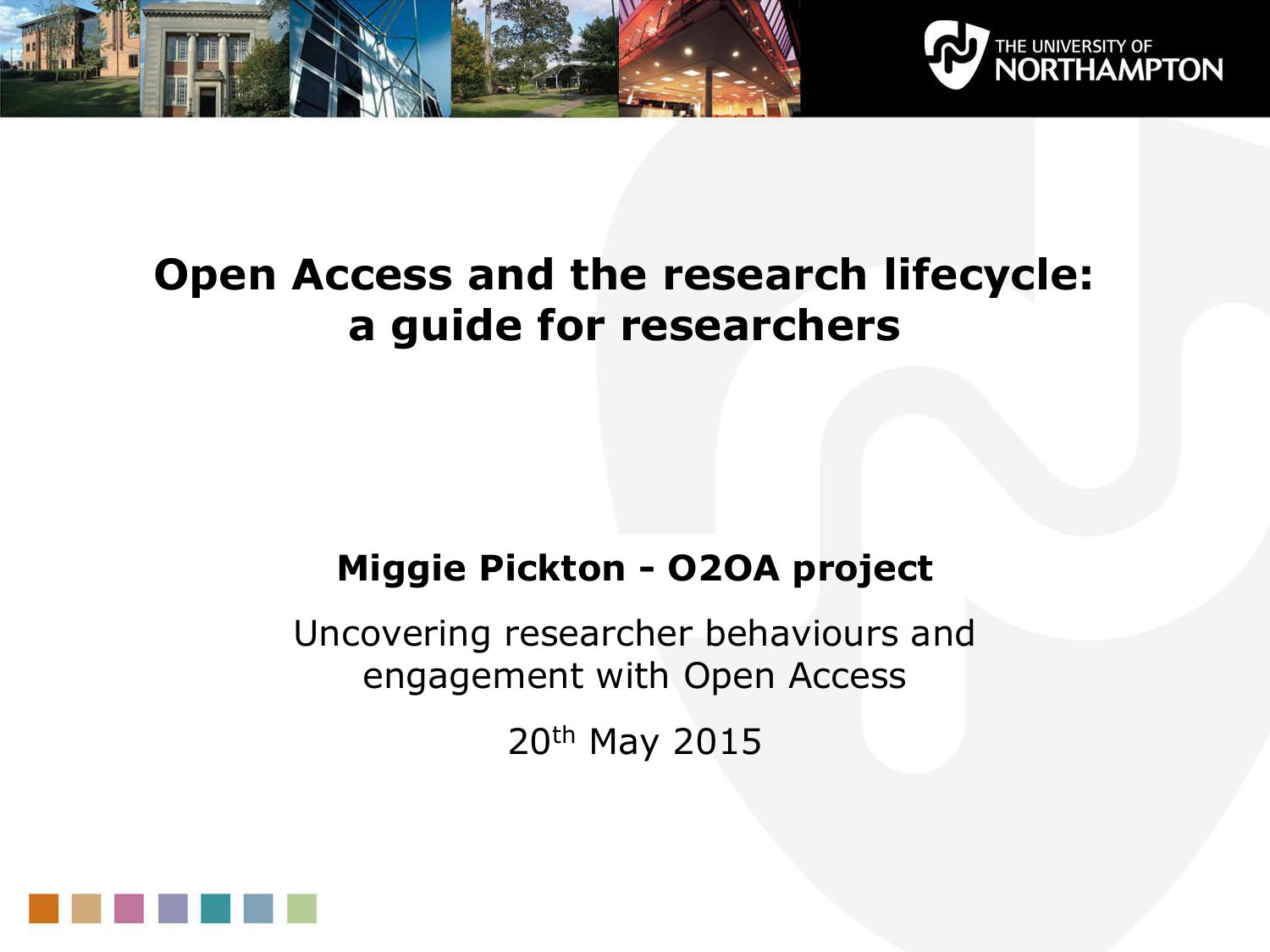



# **O2OA – Needs analysis**

- Focus groups held at the University of Northampton (August – October 2015)
	- 24 attendees from a range of disciplines (health; education; business; computing; etc.)
	- Researchers from various career stages (PhD student to Professor)
- Recordings transcribed and coded using NVivo
- Project staff (Nick Dimmock, Katie Jones and myself) then met to align stated needs with research lifecycle
- The research lifecycle guide is one of the outcomes…

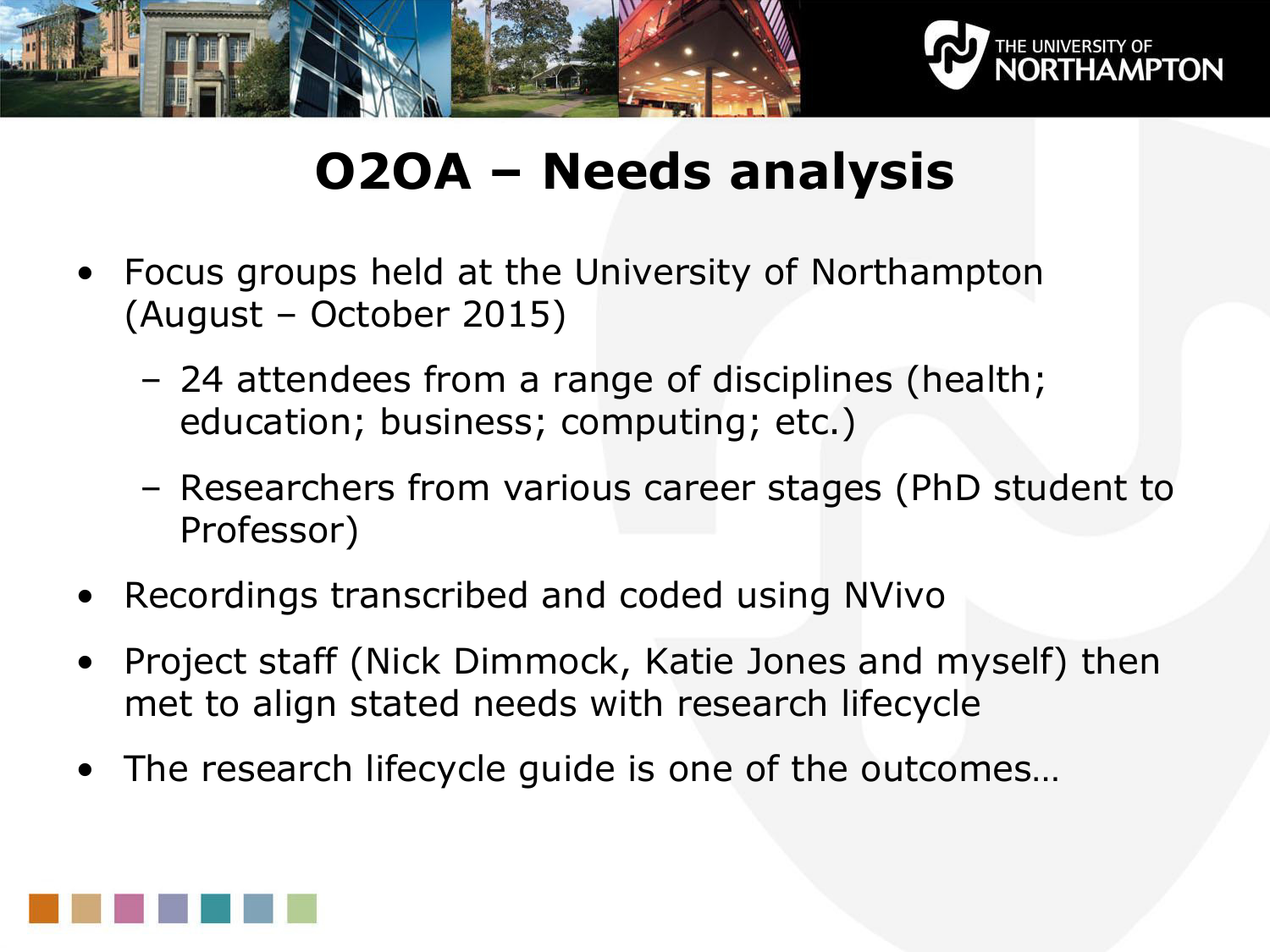# **The guide**



Open access and the research lifecycle: a guide for researchers from the O2OA project is licensed under CC BY 4.0.  $Ver 1.1$ 

#### Open access and the research lifecycle: a guide for



#### researchers

Funders' requirements for open access present researchers with opportunities and challenges throughout the research lifecycle. This guide highlights some of the open access issues to consider and the tools to support you.

#### **Glossary of terms:**

| <b>Article</b>         | A fee paid to a publisher to ensure an article is made open access on publication. Some                     |
|------------------------|-------------------------------------------------------------------------------------------------------------|
| <b>Processing</b>      | funders (e.g. Wellcome Trust) will allow researchers to include APCs in their bids for funding.             |
| <b>Charge (APC)</b>    | RCUK expects fund holders to pay APCs from block grants awarded to (some) institutions (but                 |
|                        | not the University of Northampton).                                                                         |
| <b>Creative</b>        | Creative Commons licences enable copyright owners to give limited permissions to other                      |
| <b>Commons</b>         | people wishing to use their work. Some fund holders are expected to make their outputs                      |
| Licence                | available with specific licences as a condition of their award e.g. RCUK expects outputs they               |
|                        | fund to be published under a CC BY (attribution only) licence; HEFCE does not specify a licence             |
|                        | but advises that CC BY-NC-ND would satisfy their minimum requirements (HEFCE FAQ 13).                       |
| Data                   | A data management plan describes how research data will be managed during a project and                     |
| <b>Management</b>      | preserved and shared thereafter. Although discipline- and project dependent, a DMP will                     |
| Plan (DMP)             | typically address data types and formats; ethics and intellectual property; access, sharing and             |
|                        | re-use; and short and long term storage. This post on the Research Support Hub has links to a               |
|                        | good number of DMP resources and guides.                                                                    |
| <b>Embargo period</b>  | A period of time, post publication, in which a research output may not be made OA in a                      |
|                        | repository. The length of an embargo is set by the copyright holder (usually a publisher) and               |
|                        | should be no more than 12 months for STEM subjects or 24 months for the arts, humanities                    |
|                        | and social sciences.                                                                                        |
| 'Gold' route to        | Publication either in a fully open access journal or a 'hybrid' journal which offers an open                |
| ΟA                     | access option. The publisher makes the text open access immediately on publication. A fee (or               |
|                        | Article processing Charge (APC)) may be payable.                                                            |
| 'Green' route to       | Publication in a traditional (subscription) journal followed by deposit of a permitted version of           |
| OA                     | the full text in an open access subject or institutional repository (such as NECTAR). An                    |
|                        | embargo period may apply. Use SHERPA/RoMEO to find out publishers' policies on self                         |
|                        | archiving in repositories.                                                                                  |
| <b>HEFCE OA policy</b> | HEFCE's OA policy states that: "to be eligible for submission to the post-2014 REF, authors' final          |
|                        | peer-reviewed manuscripts must have been deposited in an institutional or subject repository                |
|                        | on acceptance for publication. Deposited material should be discoverable, and free to read and              |
|                        | download, for anyone with an internet connection.                                                           |
|                        | The requirement applies only to journal articles and conference proceedings with an                         |
|                        | International Standard Serial Number." (HEFCE, 2014)                                                        |
|                        | The policy applies to research outputs accepted for publication after 1 <sup>x</sup> April 2016. Answers to |
|                        | FAQs are available here.                                                                                    |
|                        | Deposit of metadata and the accepted version of a paper into NECTAR (subject to embargo)                    |
|                        | within three months of acceptance will satisfy HEFCE's requirement.                                         |
| <b>Open Access</b>     | "Open Access is the free, immediate, online availability of research articles, coupled with the             |
| (OA)                   | rights to use these articles fully in the digital environment." (SPARC, 2013)                               |
| Other funders'         | Researchers receiving funding from RCUK, the European Commission or many other funders                      |
| <b>OA</b> policies     | are expected to make their work open access. See SHERPA/JULIET for details.                                 |
| <b>SHERPA/RoMEO</b>    | A widely used tool for establishing publishers' copyright and 'self-archiving' policies i.e.                |
|                        |                                                                                                             |
|                        | whether and under which conditions an author may deposit their work in a repository.                        |

University of Northampton OA services: The University is committed to making the research outputs of its members freely accessible to the wider community. To this end it maintains an open access digital repository (NECTAR), a collection of online journals (Northampton Open Journals), and has a research data policy and set of data principles which support research data sharing.

Open access news items are regularly reported on the Research Support Hub.

University of Northampton OA policy: The University encourages deposit of full text in NECTAR ('green' OA). The University expects that any researcher hoping to submit to the next REF will be aware of HEFCE's open access policy and will deposit their journal articles and conference proceedings in NECTAR on acceptance for publication. (The post acceptance process is described here.) Note that the University has no central fund for the payment of APCs ('gold' OA).

University of Northampton researchers: for further information or support for open access at any stage of your research lifecycle please contact the NECTAR team at NECTAR@northampton.ac.uk.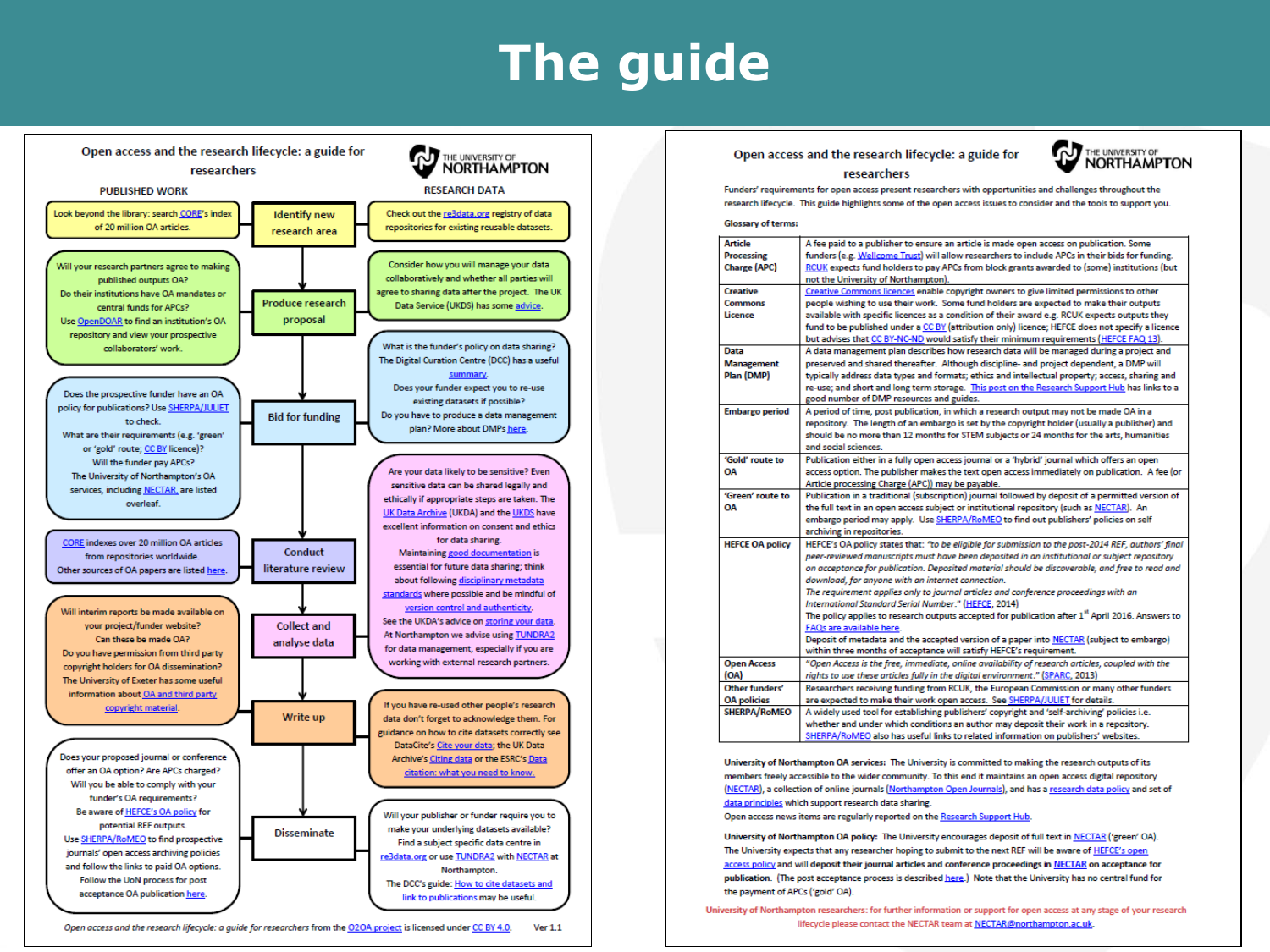



# **The guide**

- Covers open access to published work and research data
- Addresses all stages of the research lifecycle from "Identify new research data" to "Disseminate"
- At each stage considers:
	- How the researcher can take advantage of others' OA work
	- What the researcher needs to be aware of if they intend to make their own work OA
- Provides links to appropriate tools and services throughout
- On reverse side includes glossary of terms and notes on University of Northampton OA services and policy
- The guide is licensed [CC BY 4.0](http://creativecommons.org/licenses/by/4.0/) and available as a .docx for easy adaptation and re-use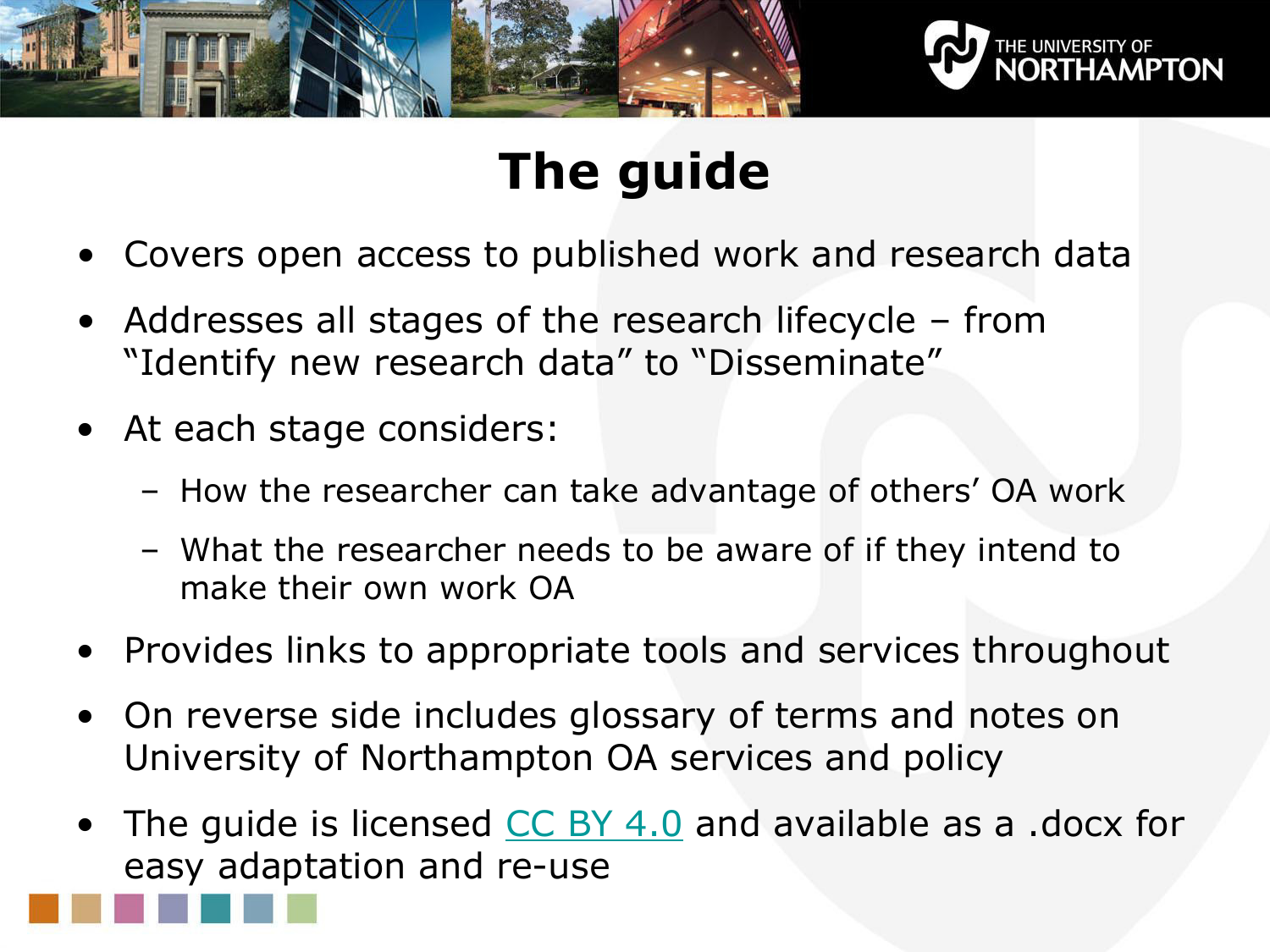



## **Sample: Bid for funding**



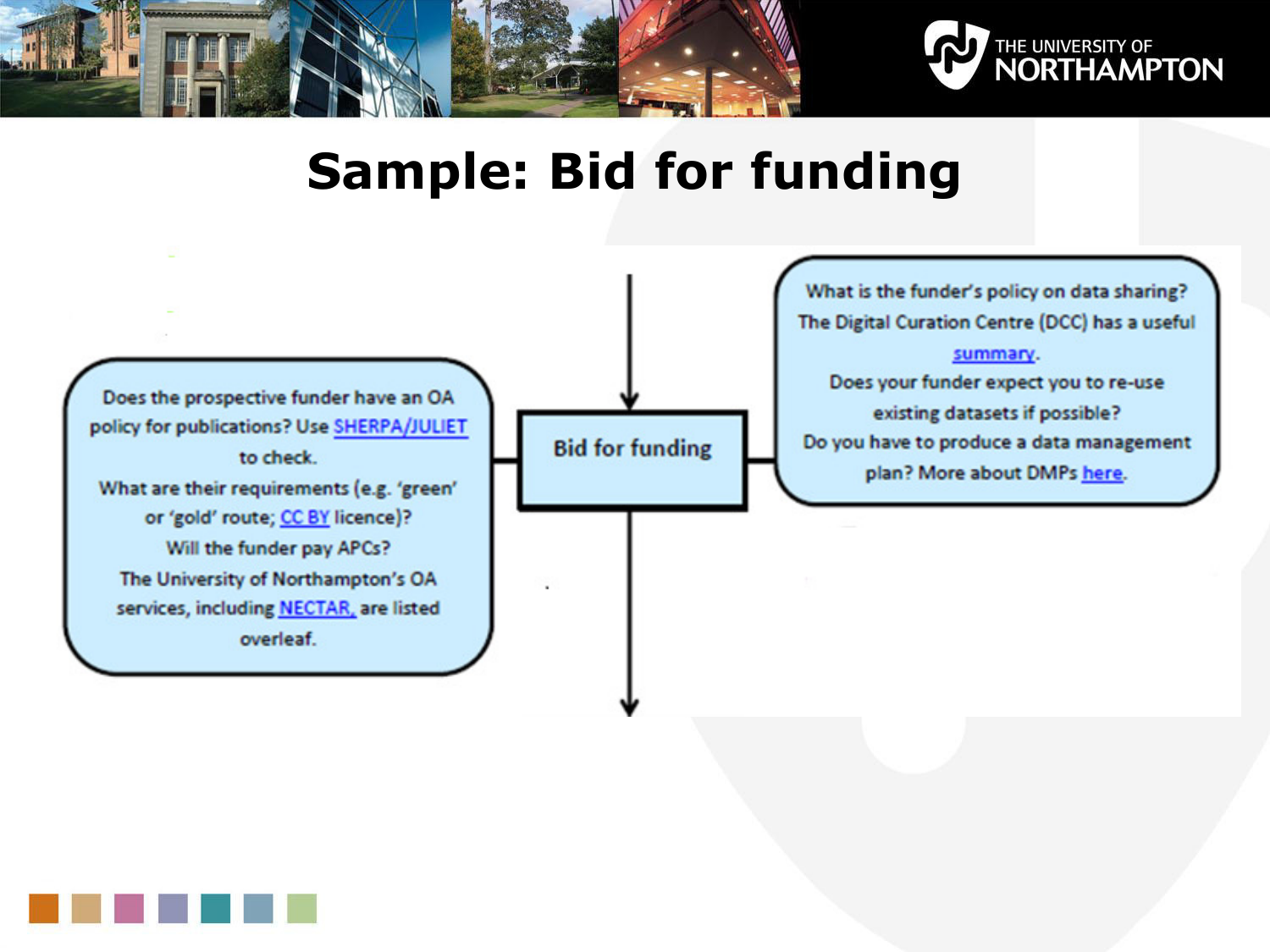



# **Using the guide**

- We have blogged about it on UoN's [Research Support Hub](http://researchsupporthub.northampton.ac.uk/2015/04/23/open-access-and-the-research-lifecycle-a-guide-for-researchers/)
- Feedback from researchers has been positive:
- All three project partners (Coventry, DMU and Northampton) plan to use it as a focus for advocacy and training

"A million thank you's for this guide! It is a blessing for ECRs like me… I have printed this out and actually have it right next to my desk"

- We have invited colleagues via mailing lists to send feedback (thank you to Martin Donnelly of the DCC for his comments)
- Please feel free to adapt and re-use the guide at your institution (.docx available [here\)](http://researchsupporthub.northampton.ac.uk/2015/04/23/open-access-and-the-research-lifecycle-a-guide-for-researchers/)